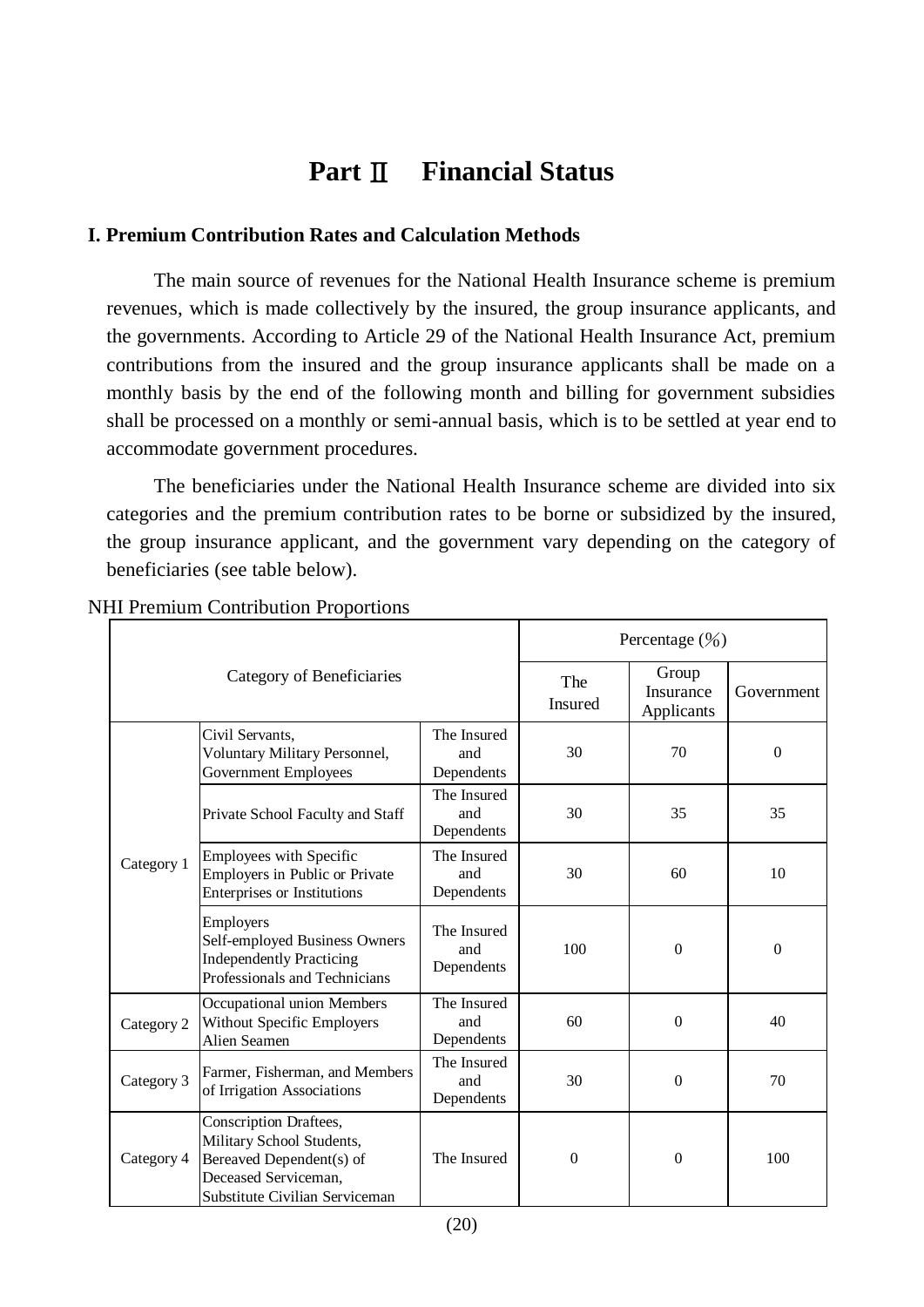| Category of Beneficiaries |                                                                           |                                  | Percentage $(\frac{9}{0})$ |                                  |            |  |
|---------------------------|---------------------------------------------------------------------------|----------------------------------|----------------------------|----------------------------------|------------|--|
|                           |                                                                           |                                  | The<br><b>Insured</b>      | Group<br>Insurance<br>Applicants | Government |  |
| Category 5                | Low-income Household                                                      | The Insured                      | $\theta$                   | $\theta$                         | 100        |  |
| Category 6                | Veterans,<br>Household Representatives of<br><b>Survivors of Veterans</b> | The Insured                      | $\theta$                   | 0                                | 100        |  |
|                           |                                                                           | Dependents                       | 30                         | $\theta$                         | 70         |  |
|                           | <b>Other District-level Residents</b>                                     | The Insured<br>and<br>Dependents | 60                         | $\theta$                         | 40         |  |

National Health Insurance charges different levels of premium based on insured payroll-related amount, premium rate, and contribution or subsidy percentage. The formulae are shown below.

- 1. Contribution from the insured and dependents:
	- (1) The insured and dependents in Categories 1 to 3:

Insured payroll-related amount  $\times$  Premium rate  $\times$  Contribution rate  $\times$  (1 + Number of dependents)

(2) Veteran's surviving dependents in Item 1 of Category 6:

Average premium  $\times$  Contribution rate  $\times$  Number of dependents

(3) District-level residents in Item 2 of Category 6:

Average premium  $\times$  Contribution rate  $\times$  (1 + Number of dependents)

2. Contribution from group insurance applicants:

Insured payroll-related amount  $\times$  Premium rate  $\times$  Contribution rate  $\times$  (1 + Average number of dependents)

- 3. Contribution from government subsidies:
	- (1) The beneficiaries in Categories 1 to 3:

Insured payroll-related amount  $\times$  Premium rate  $\times$  Contribution rate  $\times$  (1 + Average number of dependents)

(2) The insured in Categories 4 and 5:

Average Premium  $\times$  Contribution rate  $\times$  Actual number of the insured

(3) The beneficiaries in Category 6:

Average Premium  $\times$  Contribution rate  $\times$  (1 + Number of dependents)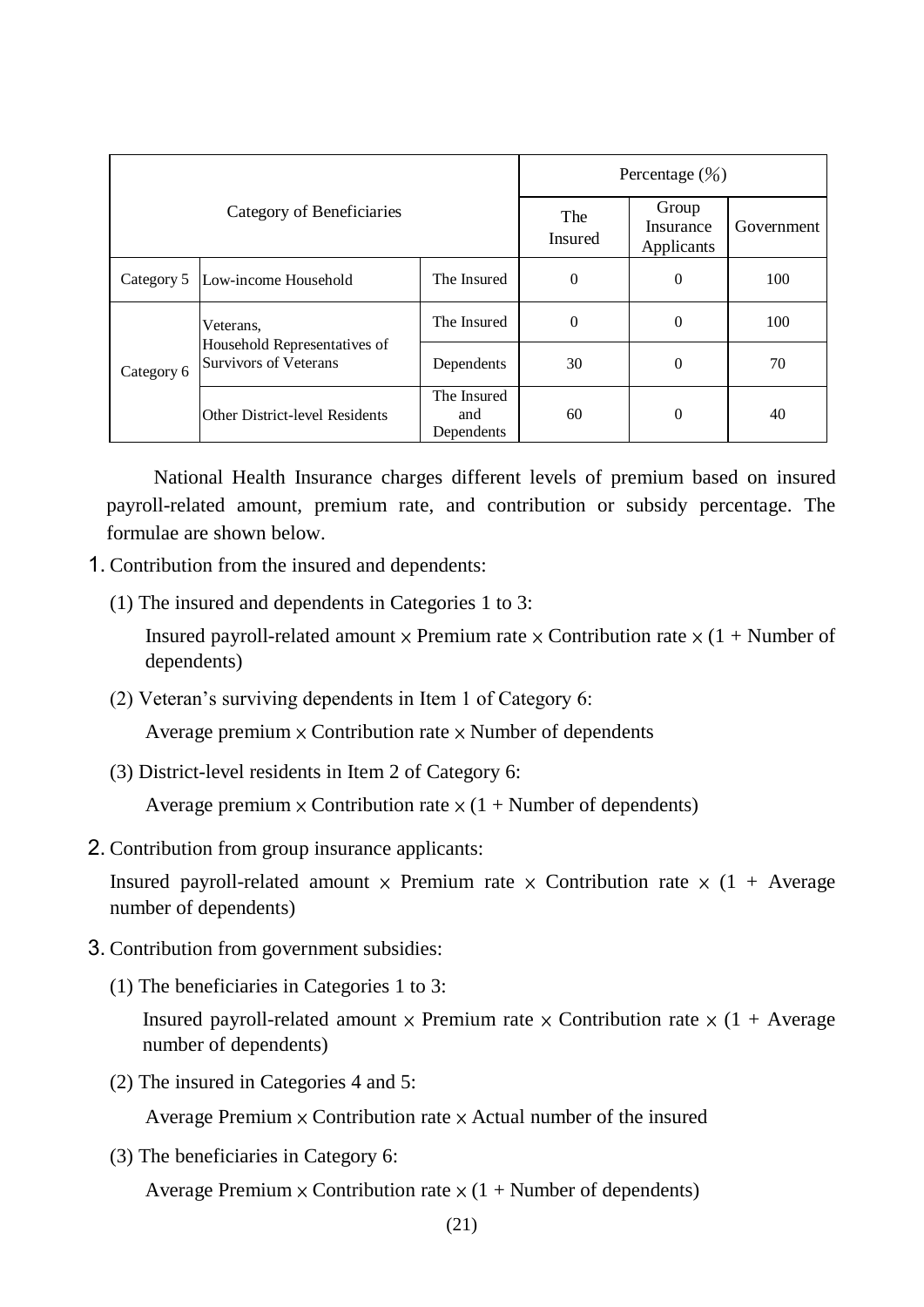When the number of the dependents exceeds 3, the payment shall be calculated on the basis of only three dependents. The number of dependents in Categories 1 to 3 shall be the average number of the dependents that the insured in Category 1 to 3 actually have. The current average number of dependents is 0.7 person (adjusted in January 2007).

# **II. Premium Collection Status**

In terms of the amount of premium contribution collected and the source of subsidy, the breakdown was as follows: (a) Contribution from the insured and group insurance applicants was NT\$279.5 billion in 2008 with an average increase rate of 5.6% since 1995; (b) Contribution from central government subsidies 78.2 billion in 2008. For organization restructuring, the central government took over the executive powers formerly vested with the Taiwan Provincial Government and Fujian Provincial Government in 1999 and 2001 respectively and become responsible for the subsides formerly borne by these provincial governments; (c) Contribution from provincial/municipal government subsidies made by Taipei and Kaohsiung city governments was 0.8 billion in 2008; and (d) Contribution from county/city government subsidies was 5.3 billion in 2008 with an average increase rate of 2.8% since 1995, showing a gradually increasing trend over these years.





The premium collected in 2008 was NT\$363.7 billion, showing an increase of NT\$4.8 billion from the previous year or 1.3%. Of which NT\$279.5 billion came from the insured and group insurance applicants (76.8%), showing an increase of 2.9%, and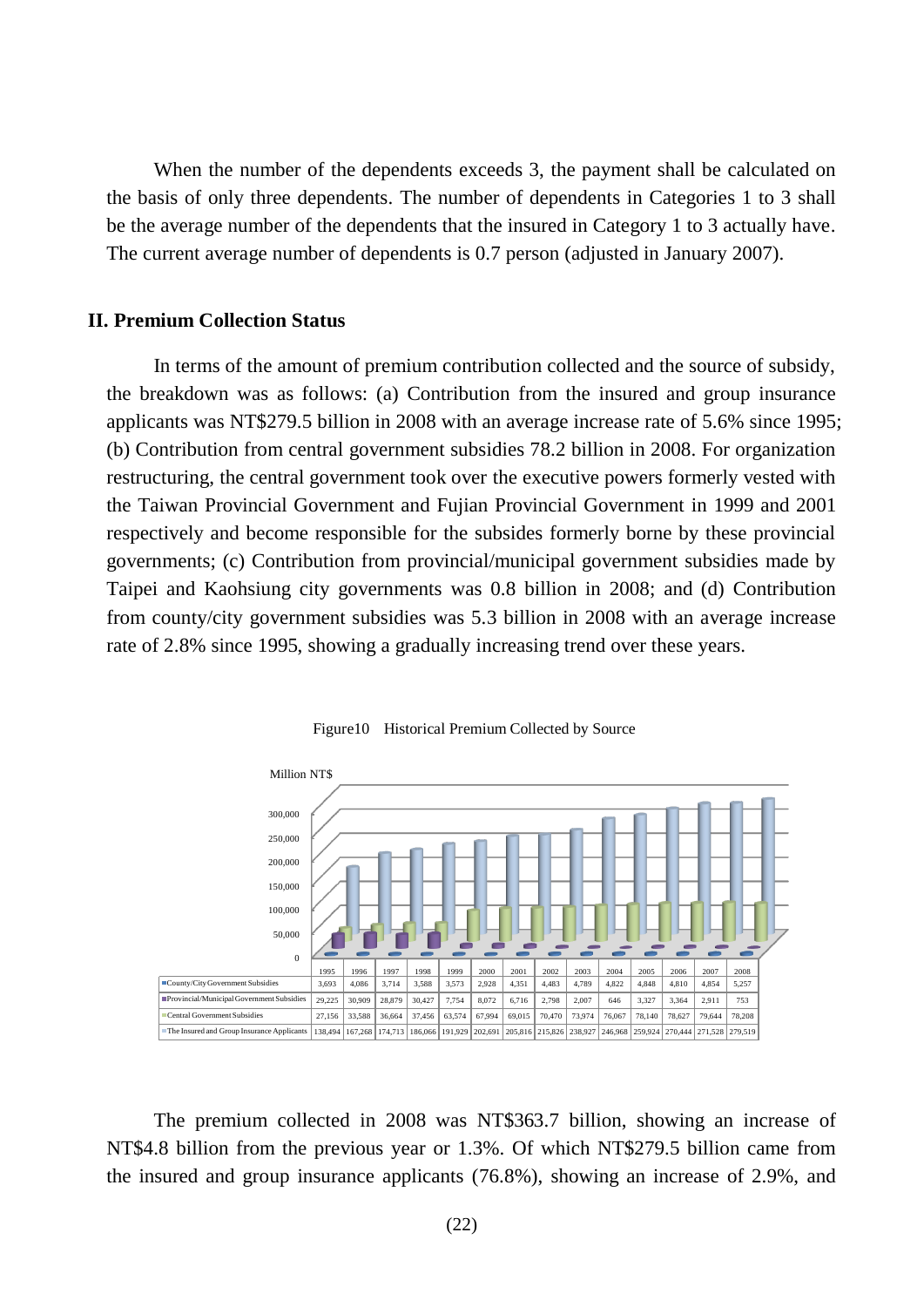NT\$84.2 billion from government subsidies (23.2%) (NT\$78.2 billion from the central government subsidies with a collection rate of 100%, NT\$7.0 billion from Taipei City Government subsidies with a collection rate of 8.9%, NT\$80 million from Kaohsiung City Government subsidies with a collection rate of 2.7% and NT\$5.2 billion from all county/city government subsidies with a collection rate of 94.6%), showing a decrease of 3.6%.



#### Figrue11 Premium Collected from the Government Subsidies

#### **III. Financial Revenues and Expenditures**

The NHI scheme operates under the principle of balanced revenues and expenditures. In other words, premium revenues need to be able to cover medical expenses. Short-term discrepancies are to be covered by the reserve fund and long-term financial balance is to be achieved by setting reasonable levels of premium rates based on actuarial valuation.

Since its implementation, the greatest challenge faced by the NHI scheme has been to run the insurance operation while maintaining financial balance. Facing issues including low premium rates, an aging population, advancements in medical technology, and an increasing demand for medical services, the medical expenses incurred by the NHI scheme are growing every year. However, while corresponding premium revenues are slightly growing as the result of salary increases, the growth rates fell far behind the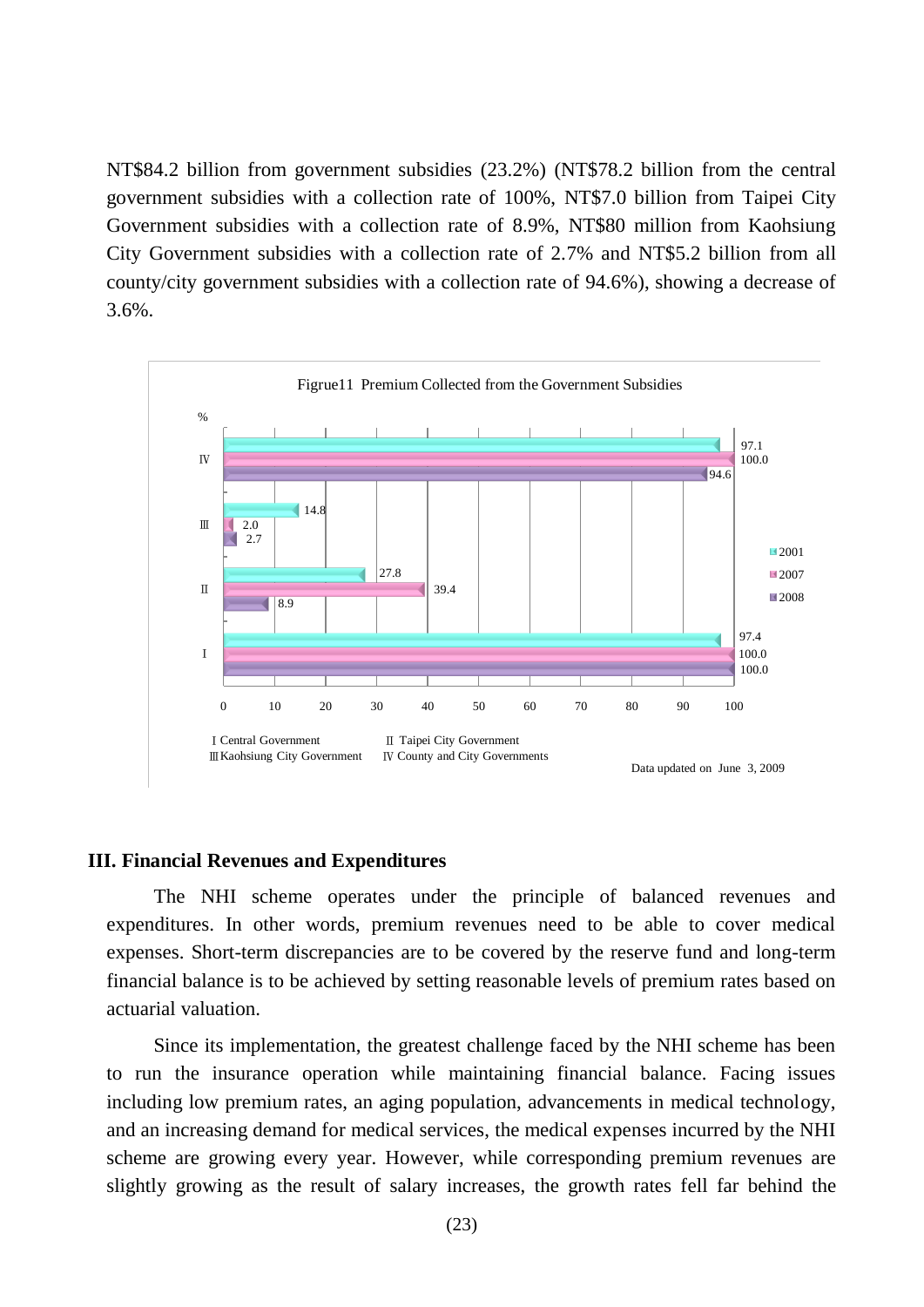increases in the expenditures. And the consequence is a structural gap in the overall financial condition and insurance revenues have been falling below insurance cost since 1998. On the accrual basis, insurance revenues increased by 5.8% from 1995 to 2008 while insurance cost increased by 7.9% during the same period, showing a difference of 2 percentages between the two increase rates.



Figure 12 Financial Status of the Bureau of National Health Insurance (Accrual Basis)

On the accrual basis, the NHI insurance revenues were NT\$406.8 billion, showing an increase of 3.8% from the previous year. The insurance cost was NT\$420.7 billion, showing an increase of 3.7% from the previous year. The net of reserve fund was -NT\$13.9 billion.

On the cash basis, revenues were NT\$424.3 billion and the expenditures were NT\$427.7 billion, yielding a surplus of -NT\$3.4 billion. The items under revenues included mainly government subsidies of NT\$94.5 billion, premium contributions from the insured and group insurance applicants of NT\$278.2 billion, and other revenues of NT\$51.6 billion in total. The items under expenditures included mainly medical benefit payments of NT\$426.6 billion and other expenditures of NT\$1.1 billion in total.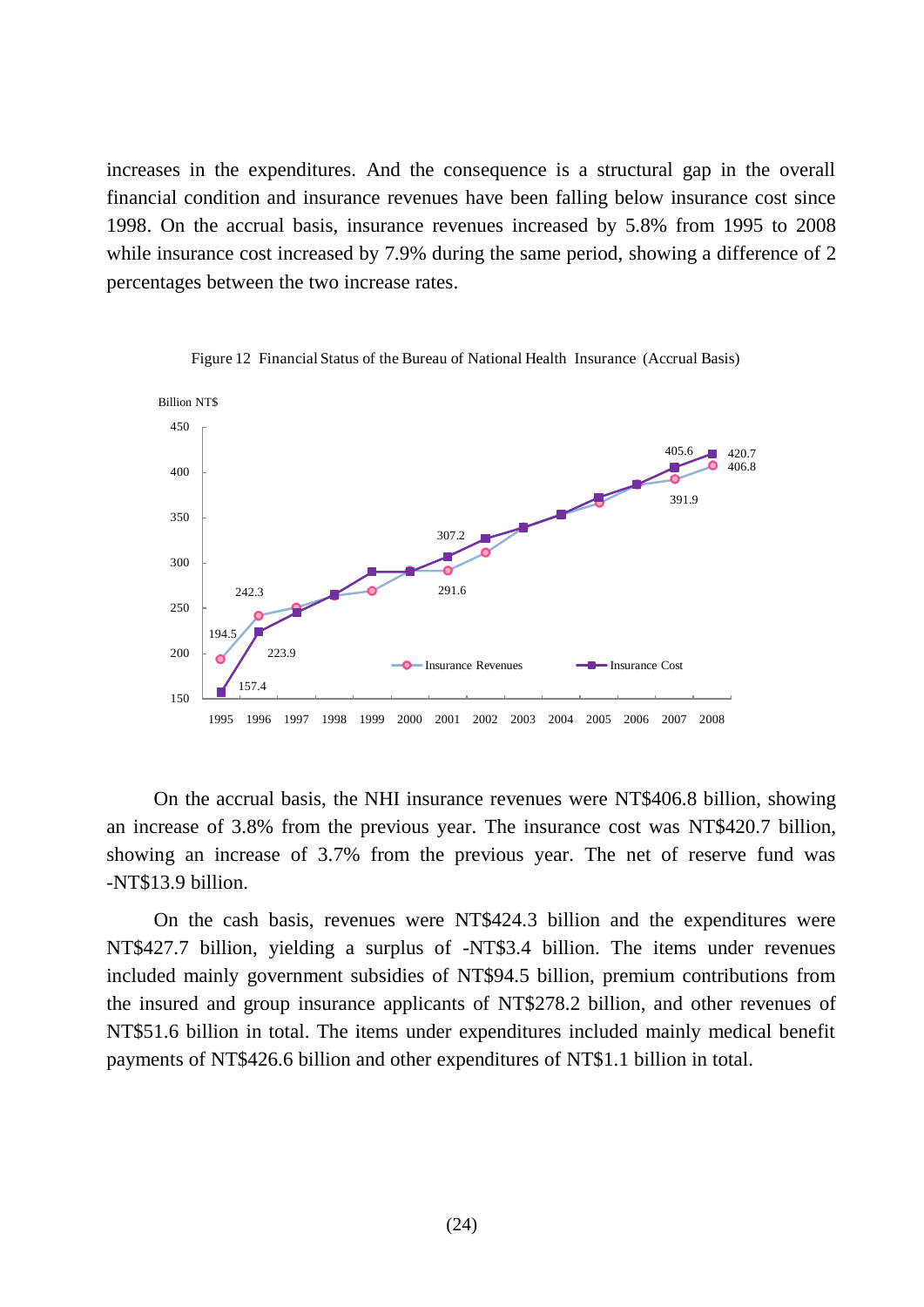

Figure 13 Financial Status of the Bureau of National Health Insurance (Cash Basis)

#### **IV. Fund Operation**

National Health Insurance is funded on a pay-as-you-go basis which does not have the capacity to make any long-term investment plan. At the present, the funds are mostly used to pay current medical benefit payments. Cash temporarily stays with the Bureau is invested on short-term securities on the principle of achieving a balance between liquidity, risk and profitability. As of the end of 2008, the working capital for the NHI scheme was NT\$9.1 billion which included NT\$5.0 billion in demand deposit, NT\$2.8 billion in other short-term investments, NT\$1.2 billion in NHI poverty relief fund loans, and NT\$1.0 billion in trust property.

### **V. Reserve Fund Balance and Operation**

In 2008, the revenues for the NHI reserve fund were NT\$19.7 billion and the expenditures were NT\$20.4 billion, yielding a surplus of NT\$7.0 billion. The sources of revenues included premium delinquency charges of NT\$7.0 billion and the lottery income and contribution for the tobacco and alcohol of NT\$19.0 billion. The only item in expenditures was expenses for medical services. As of the end of 2008, the accumulated balance of the NHI reserve fund was NT\$1.4 billion, including demand deposit of NT\$1.0 billion, NHI poverty relief fund loans of NT\$1.2 billion, and trust property of NT\$1.0 billion.